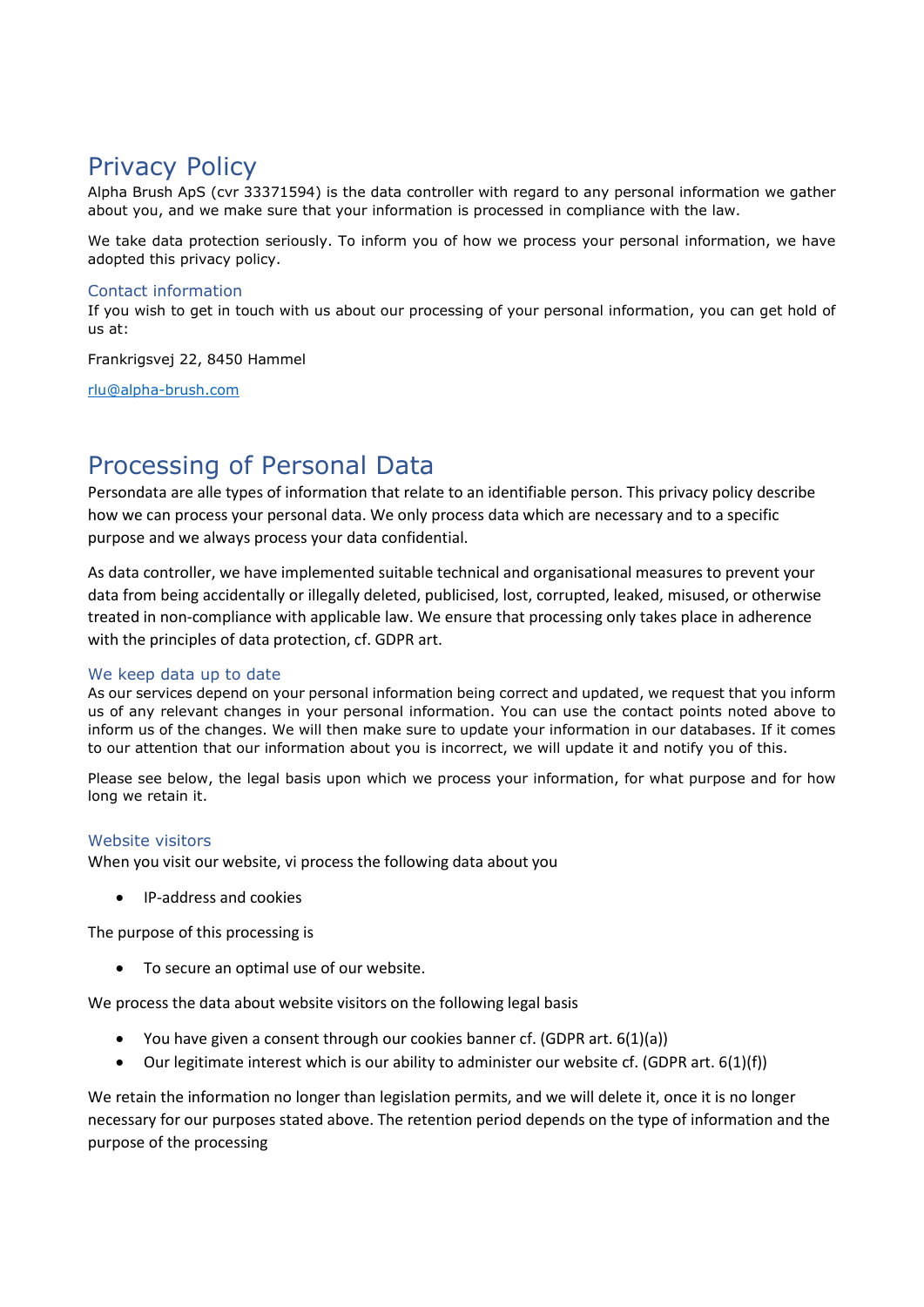## **Enquires**

If you contact us through our contact form on the website or via email, we process the following personal data about you

Name, email, content of your digital signature and content of the message

The purpose of the processing is

- To facilitate customer support
- To answer question from potential costumer

We process the data on the following legal basis

• Our legitimate interest which is administration of enquires cf. (GDPR art. 6(1)(a)

We retain the information no longer than legislation permits, and we will delete it, once it is no longer necessary for our purposes stated above. The retention period depends on the type of information and the purpose of the processing.

#### **Recruiting**

If you apply for a vacant position at our company, we will process the personal data you give us in form of your resumé, CV and other document in your application. It is not necessary that you give us your social security number as a part of the application.

We process your information based on our legitimate interest, cf. GDPR art. 6(1)(f), which is to assess your qualifications for the open position.

If you are invited to a job interview, we will collect further information for use in the continuing recruitment process.

We process your information based on our legitimate interest, cf. GDPR art. 6(1)(f), which is to assess your qualifications for the open position.

We retain your application, including appendices, for up to 6 months after the recruitment process has ended, after which your information will be deleted. The purpose of the retention beyond the end of the process is to safeguard our interests in case of complaints of discrimination, etc. during the recruitment process.

If we find your application relevant for a possible future position, we will retain it after acquiring your consent, cf. GDPR art. 6(1)(a)

#### Video surveillance

As part of the security measures on our facility, the area is under video surveillance. We will at all times ensure that all use of video surveillance is in compliance with legislation.

All footage is retained for 30 days, after which it is deleted.

#### Transmission of your data

We use a number of third parties to store and process information, among them it-solutions. They only process your information on our behalf and are not permitted to use the information for their own purposes. When relevant, your information may be disclosed to banks, collections, carriers etc.

We prioritize data processors from within the EU and from third countries approved by the European Commission with regards to an adequate level of protection of personal data, cf. GDPR art. 45.